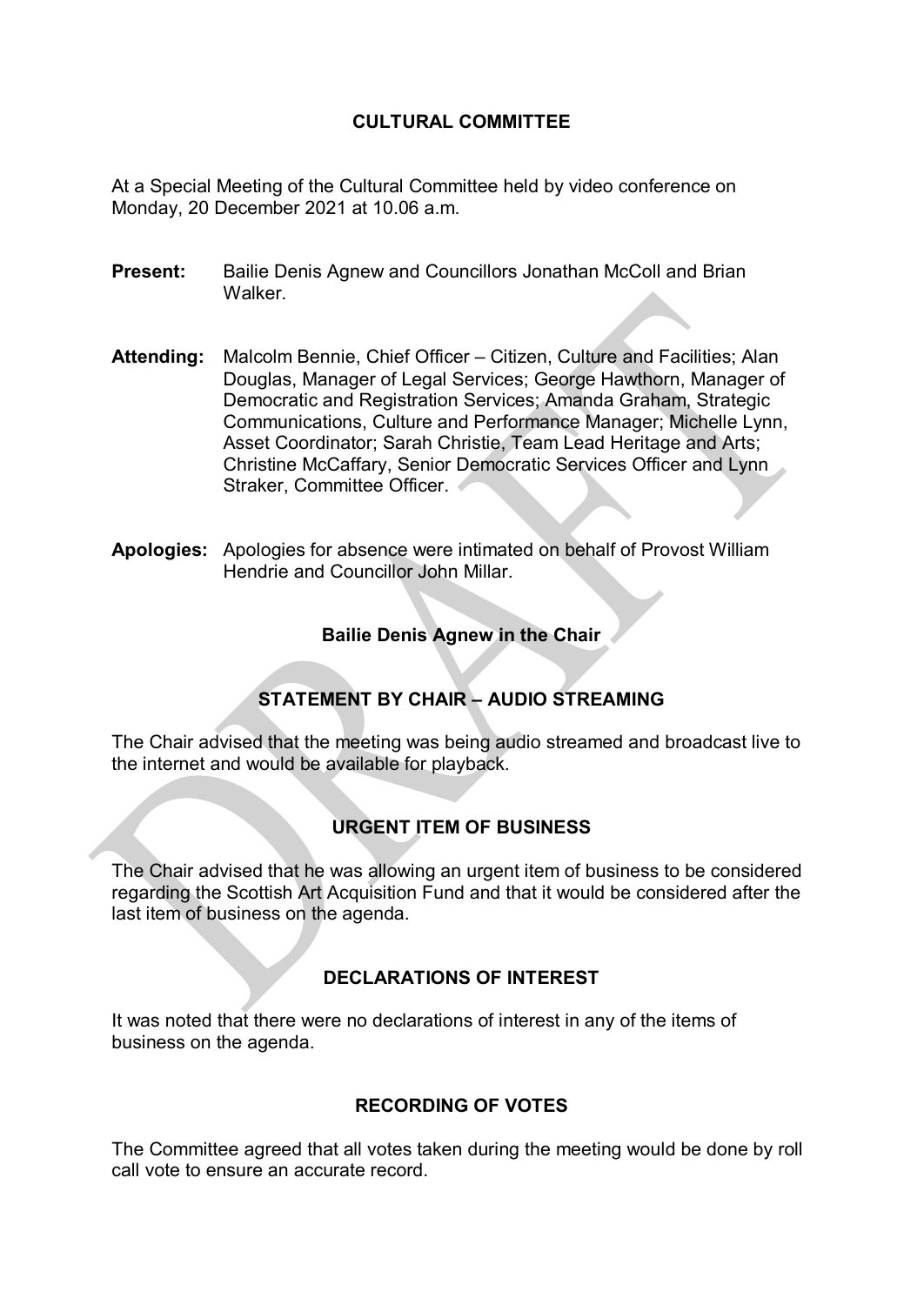## **OPEN FORUM**

The Committee noted that no open forum questions have been submitted by members of the public.

## **WEEKEND OPENING OF CLYDEBANK TOWN HALL**

With reference to the Minutes of Meeting of the Cultural Committee held on 29 November 2021, a report was submitted by the Chief Officer – Citizen, Culture & Facilities responding to a request from the Cultural Committee to examine the possibility of weekend opening, including any potential revenue implications.

After discussion and having heard the Chief Officer for Citizen, Culture & Facilities in further explanation of the report the Committee agreed:-

- (1) to note the contents of the report;
- (2) to proceed with Option 2 as detailed within the report and close the Town Hall to members of the public on Mondays and Tuesdays weekly allowing it to open on Sundays; and
- (3) that a report be brought back to a special meeting of the Cultural Committee to be held mid-January 2022 detailing adjustments that could be made to reduce the additional cost of adopting Option 2 opening hours.

## **TOWN TWINNING AND 80TH ANNIVERSARY OF THE CLYDEBANK BLITZ – UPDATE**

The Manager of Democratic and Registration Services provided a verbal update on Town Twinning and the 80th Anniversary of the Clydebank Blitz.

The Committee agreed:-

- (1) to note that the Chair and the Manager of Democratic and Registration Services would meet with officials from Gdynia, Poland online later that day to discuss the friendship link between the two areas;
- (2) to note that the visit to Letterkenny scheduled to take place in February 2022 may need to be postponed until it is safe to do so;
- (3) to note that the Roads Section had agreed to produce new road signage which would include reference to the friendships with Letterkenny and Beauvoisin and the twinning arrangement with Argenteuil.
- (4) to note that the  $80<sup>th</sup>$  Anniversary of the Clydebank Blitz Working Group had met on Friday, 17 December and had recommended to the Committee:-